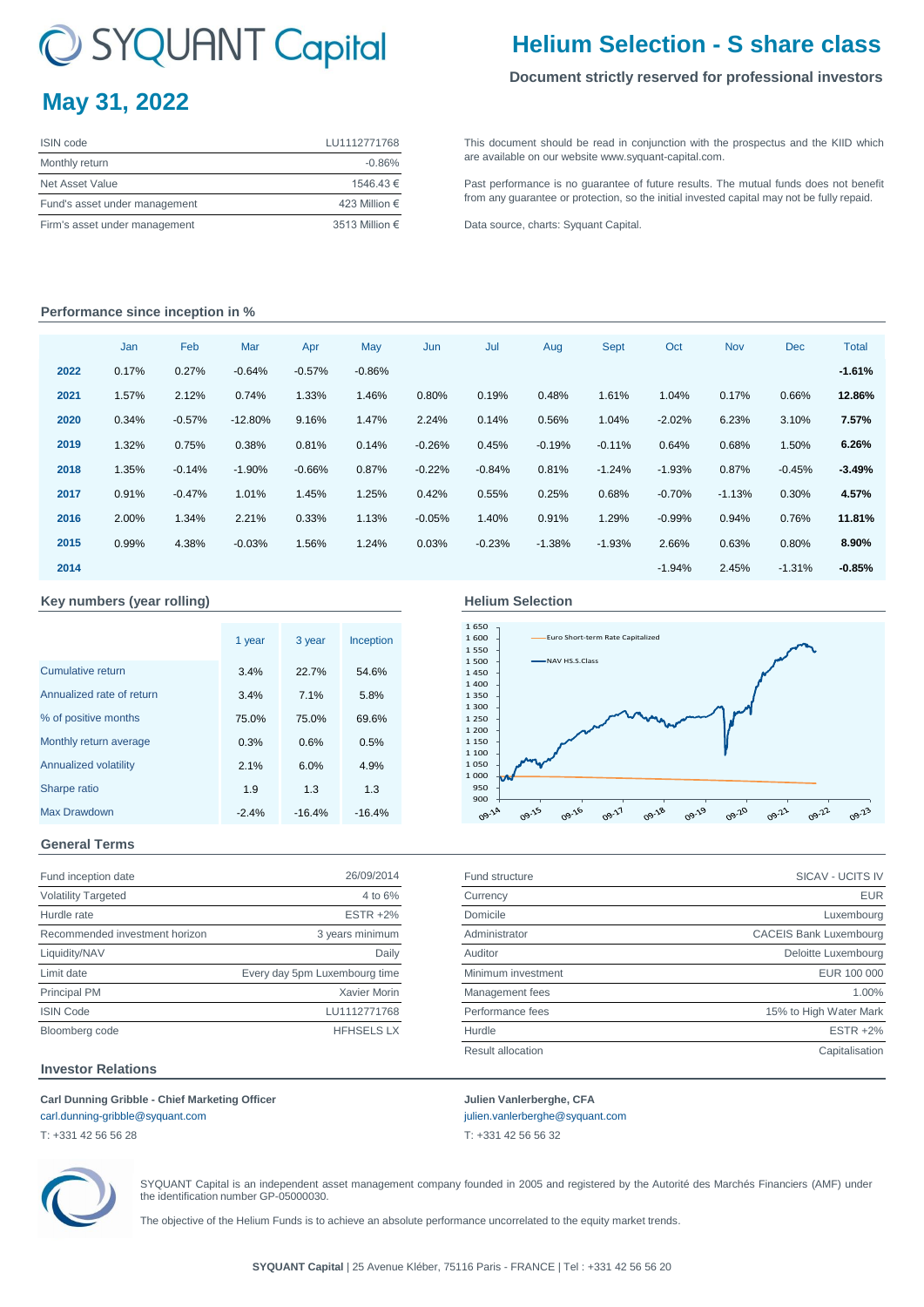# C SYQUANT Capital

## **Helium Selection - S share class**

### **Document strictly reserved for professional investors**

## **May 31, 2022**

| <b>ISIN</b> code              | LU1112771768   |
|-------------------------------|----------------|
| Monthly return                | $-0.86%$       |
| Net Asset Value               | 1546.43 €      |
| Fund's asset under management | 423 Million €  |
| Firm's asset under management | 3513 Million € |

[This](http://www.syquant-capital.fr/publications-syquant-capital.php) [document](http://www.syquant-capital.fr/publications-syquant-capital.php) [should](http://www.syquant-capital.fr/publications-syquant-capital.php) be read in [conjunction](http://www.syquant-capital.fr/publications-syquant-capital.php) with the prospectus and the KIID which [are available](http://www.syquant-capital.fr/publications-syquant-capital.php) on our website www.syquant-capital.com.

[Past](http://www.syquant-capital.fr/publications-syquant-capital.php) [performance](http://www.syquant-capital.fr/publications-syquant-capital.php) is no [guarantee](http://www.syquant-capital.fr/publications-syquant-capital.php) of future results. The mutual funds does not benefit [from any gua](http://www.syquant-capital.fr/publications-syquant-capital.php)rantee or protection, so the initial invested capital may not be fully repaid.

[Data source](http://www.syquant-capital.fr/publications-syquant-capital.php), charts: Syquant Capital.

### **Disclaimer**

The information contained in this document does not constitute any recommendation or investment proposal. This material has been prepared for informational purposes only. This document is neither an offer to sell nor a solicitation of an offer to buy any securities or other investment product described herein.

Product(s) described herein is/are not available to all persons in all geographic locations. There are significant risks associated with investment in the Fund. Investment may not be suitable for all investors and is intended for sophisticated investors who have fully understood the risks associated with such an investment and can accept a substantial or complete loss of their investment.

Each prospective investor should review the Prospectus of the Fund which contains important information concerning risk factors, past performance and material aspects of the Fund and which must be read carefully before any decision to invest is made.

Past performance is not a guarantee of future results and no assurance can be given that product(s) described herein will yield favourable investment results or that the Fund's investment objectives will be achieved or that the investor will receive a return of all or part of their investment.